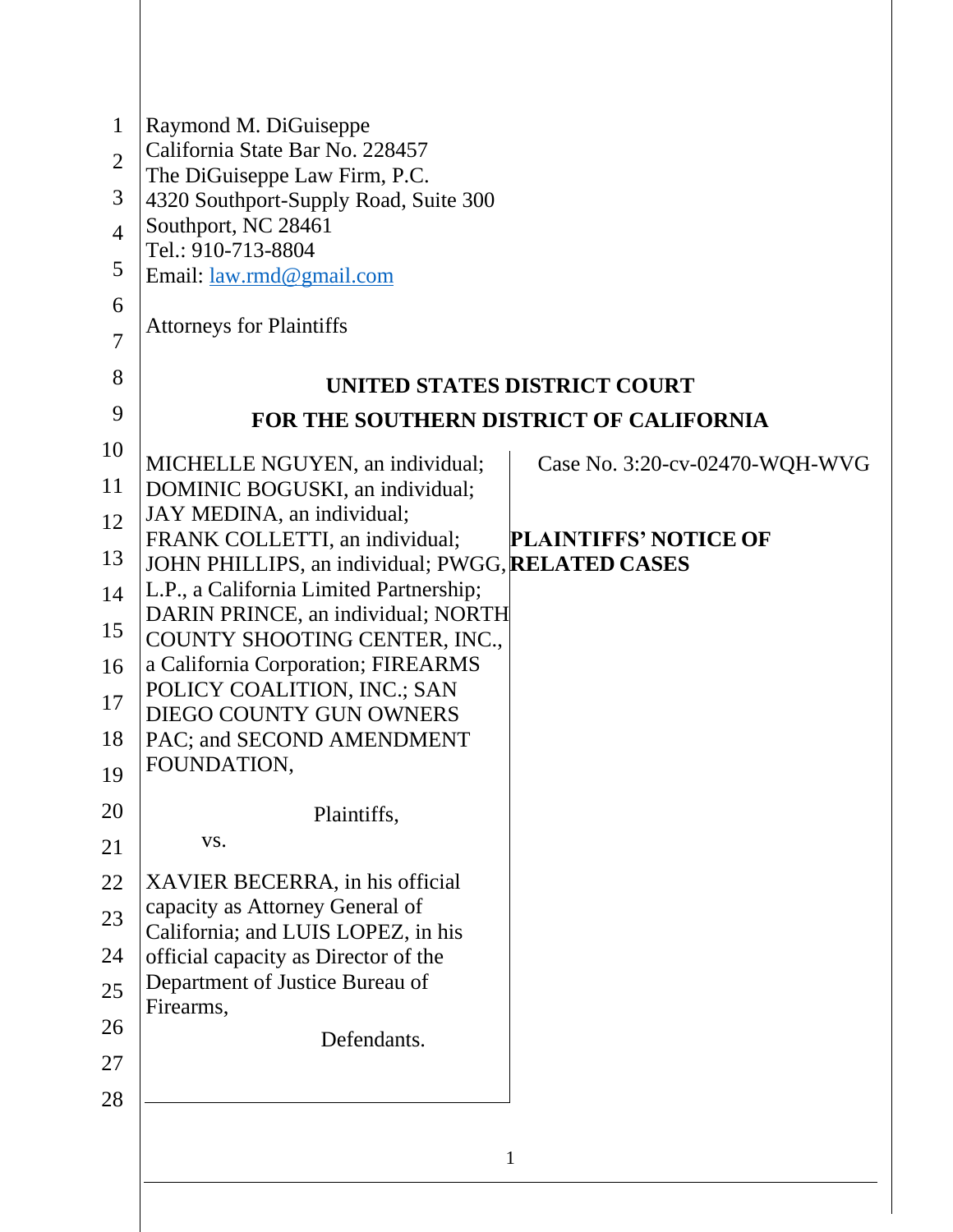1 2 3 4 5 6 7 8 9 10 11 12 13 14 15 16 17 18 19 20 21 22 23 24 25 26 27 28 Pursuant to Local Rule 40.1(f), Plaintiffs Michelle Nguyen, Dominic Boguski, Jay Medina, Frank Colletti, John Phillips, PWGG, L.P., Darin Prince, North County Shooting Center, Inc., Firearms Policy Coalition, Inc., San Diego County Gun Owners PAC, and Second Amendment Foundation (collectively "Plaintiffs"), by and through counsel of record, provide notice of the following matters as potentially related cases: *Duncan v. Becerra*, Case No. 3:17-cv-1017-BEN-JLB, filed in the Southern District of California, on May 17, 2017; *Miller v. Becerra*, Case No. 3:19 cv-01537-BEN-JLB, filed in the Southern District of California, on August 15, 2019; *Fouts v. Becerra*, Case No. 3:19-cv-1662-BEN-JLB, filed in the Southern District of California, on September 1, 2019; and *Renna v. Becerra*, Case No. 3:20-cv-02190- DMS-DEB, filed in the Southern District of California, on November 10, 2020. The *Duncan* case involves a Second Amendment challenge to California's categorical prohibition against "large-capacity" magazines, commonly used for selfdefense and other lawful purposes as integral parts of otherwise lawfully owned and commonly used firearms. The *Miller* case involves a Second Amendment challenge to California's categorical prohibition against so-called "assault weapons," which, despite the menacing label, are commonly used for self-defense and other lawful purposes. The *Fouts* case involves a Second Amendment challenge to California's categorical prohibition against billies/batons which are also are commonly used as bearable arms for self-defense and other lawful purposes. Lastly, the *Renna* case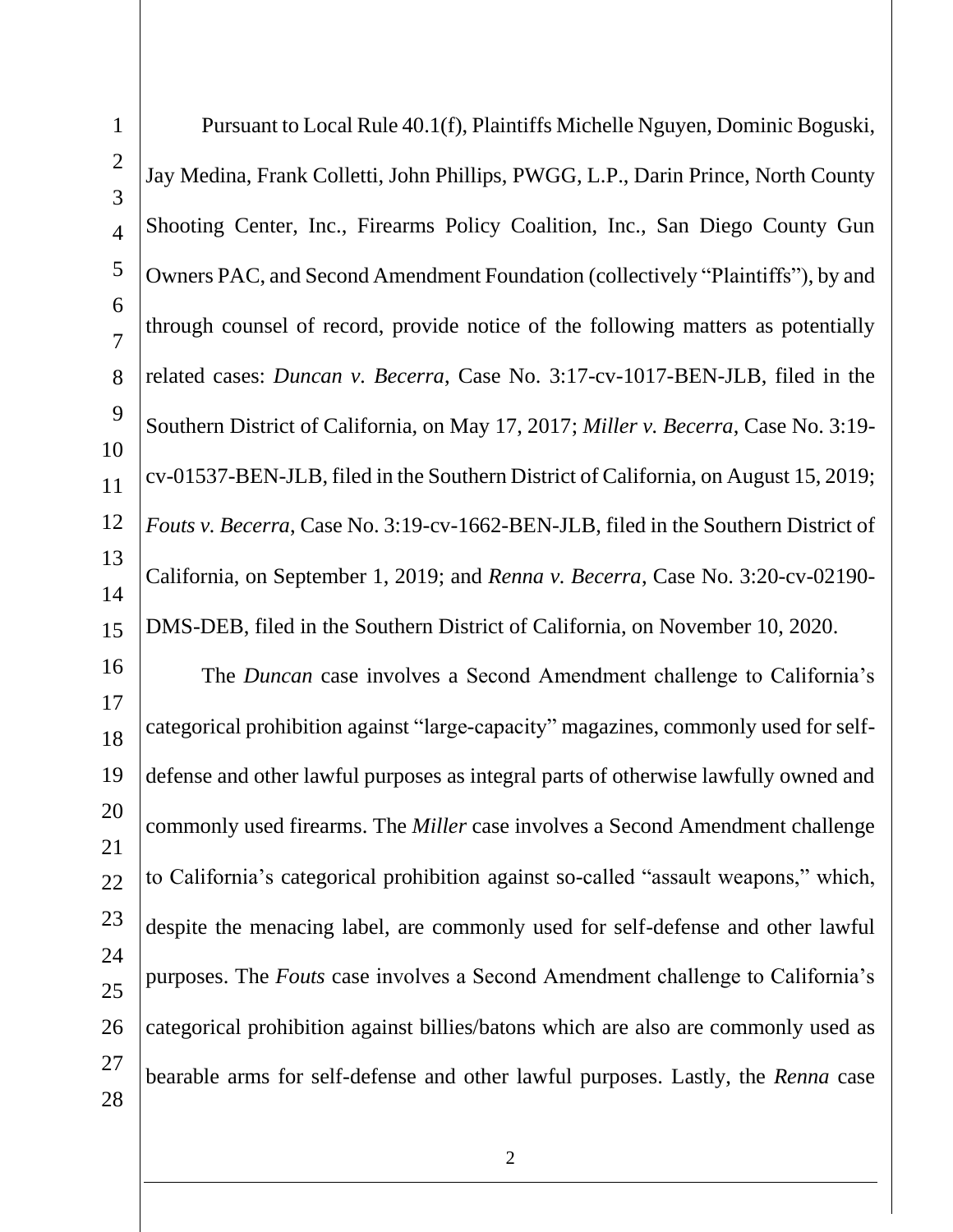1  $\mathcal{D}_{\mathcal{L}}$ 3 4 involves a Second Amendment challenge to California's handgun "roster" which effectively constitutes a categorical prohibition against numerous handguns commonly used as bearable arms for self-defense and other lawful purposes.

5 6 7 8 9 10 11 12 13 14 15 16 17 18 19 20 21 22 23 All the laws, and related regulations, policies, practices, and customs challenged in these actions carry the weight of criminal sanctions, and the plaintiffs in each case are ordinary law-abiding citizens who otherwise remain subject to such sanctions should they attempt to exercise their constitutional rights to bear arms in contravention of the statutes respectively barring their access to these bearable arms. Thus, all four cases involve Second Amendment challenges to related California laws prohibiting the possession, manufacture, transportation, sale, and transfer of otherwise lawfully owned and commonly used bearable arms. Consequently, they all involve substantially similar legal issues concerning whether and the extent to which the state may constitutionally restrain law-abiding citizens from possessing, manufacturing, transporting, selling, and/or transferring bearable arms in common use for self-defense and other lawful purposes. Additionally, each action seeks substantially the same relief against the offending related statutory schemes—a declaration that the respective scheme is unconstitutional and an

24

25

26 27 28 All the cases involve the Attorney General, Xavier Becerra, as a defendant, and both this case and the *Renna* case involve the Director of the California

injunction against further enforcement of the same on that grounds.